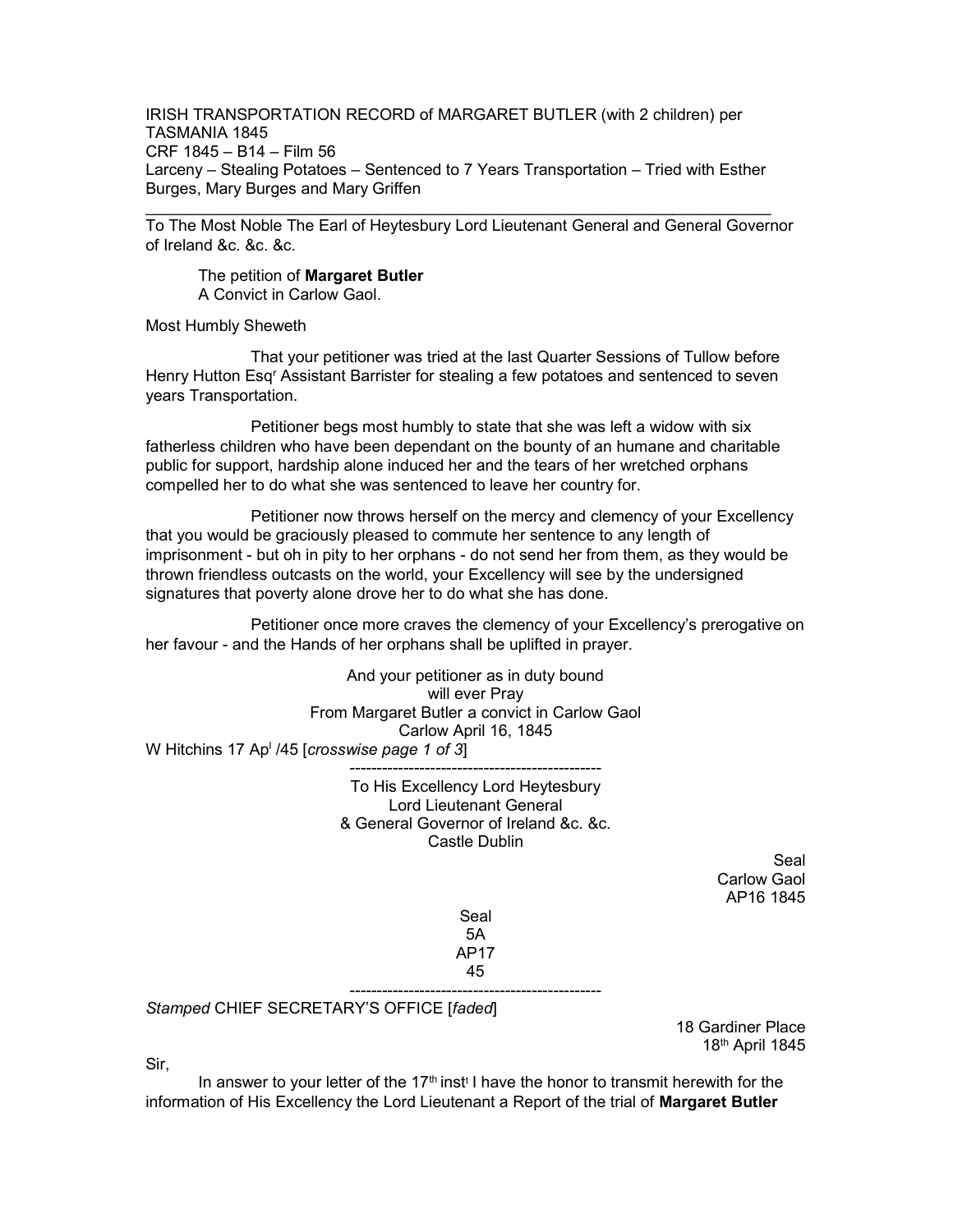together with the Memorial of the Prisoner and to state that I am not aware of any mitigating circumstances which would render the Prisoner a proper object of mercy.

> I have the honor to be Sir Your obed<sup>t</sup> Serv<sup>t</sup> H Hutton Assist. Bar. D<sup>n</sup> Castle

Edw Lucas Esq Under Secretary

W Hitchins Law must take its course April 21st 1845 – Heytesbury Ass.Barr. do Gaoler do AWC [5 lines crosswise and overstruck]

> ----------------------------------------------- Edw<sup>d</sup> Lucas Esq<sup>r</sup> Under Secretary Dublin Castle

H Hutton Assist.Bar D<sup>n</sup> Castle

----------------------------------------------- B 14 1845

Margaret Butler Larceny of Potatoes Seven years Asst. Bar<sup>r</sup> report annexed 19th April AWC -----------------------------------------------

 Tullow Easter Quarter Sessions1845 Thursday 3<sup>d</sup> April

 Esther Burgess, Mary Burgess, Margaret Butler & Mary Griffin were indicted for stealing a barrel of potatoes of Rich<sup>d</sup> Carr at Tullowland on 4 Feb<sup>y</sup> last.

Rich<sup>d</sup> Carr sworn - lives at Tullow. On 4<sup>th</sup> Feb<sup>y</sup> witness lost some potatoes from a pit at Tullowland on the land of  $W^m$  Byrne – witness visited them  $\frac{1}{4}$  after six o'clock in the evening. The Pit was then safe – he visited the Pit again at about  $\frac{1}{2}$  past 7 o'clock & found that about a barrel had been taken out. There were 4 kinds of potatoes in the pit – Russenden – cups, Pink-eyes, - Lumpers & Devonshires and an odd white cup thro' the others. On the same night about 9 o'clock witness found potatoes with the Police corresponding with these which witness had lost. Those with the Police consisted of the 5 kinds of witness' Pits.

John Roddy Constable sworn – was questioned in Tullow on the night of the  $4<sup>th</sup>$  Feb<sup>y</sup> last – was on the Dublin road – witness concealed himself from about six o'clock to eight in the evening on the Dublin road – witness saw the four Prisoners on the Dublin road about 8 o'clock. Each of them had a bag of Potatoes on her back. They were coming towards Tullow from the direction of Carr's pit. Witness arrested them. On arresting them Prisoner Mary Griffin was in the act of spilling potatoes out of the bag when witness prevented her. She also ran away till she was stopped. Mary Burgess also attempted to run away till she was prevented. Carr afterwards identified the potatoes. The Prisoners were all bare footed.